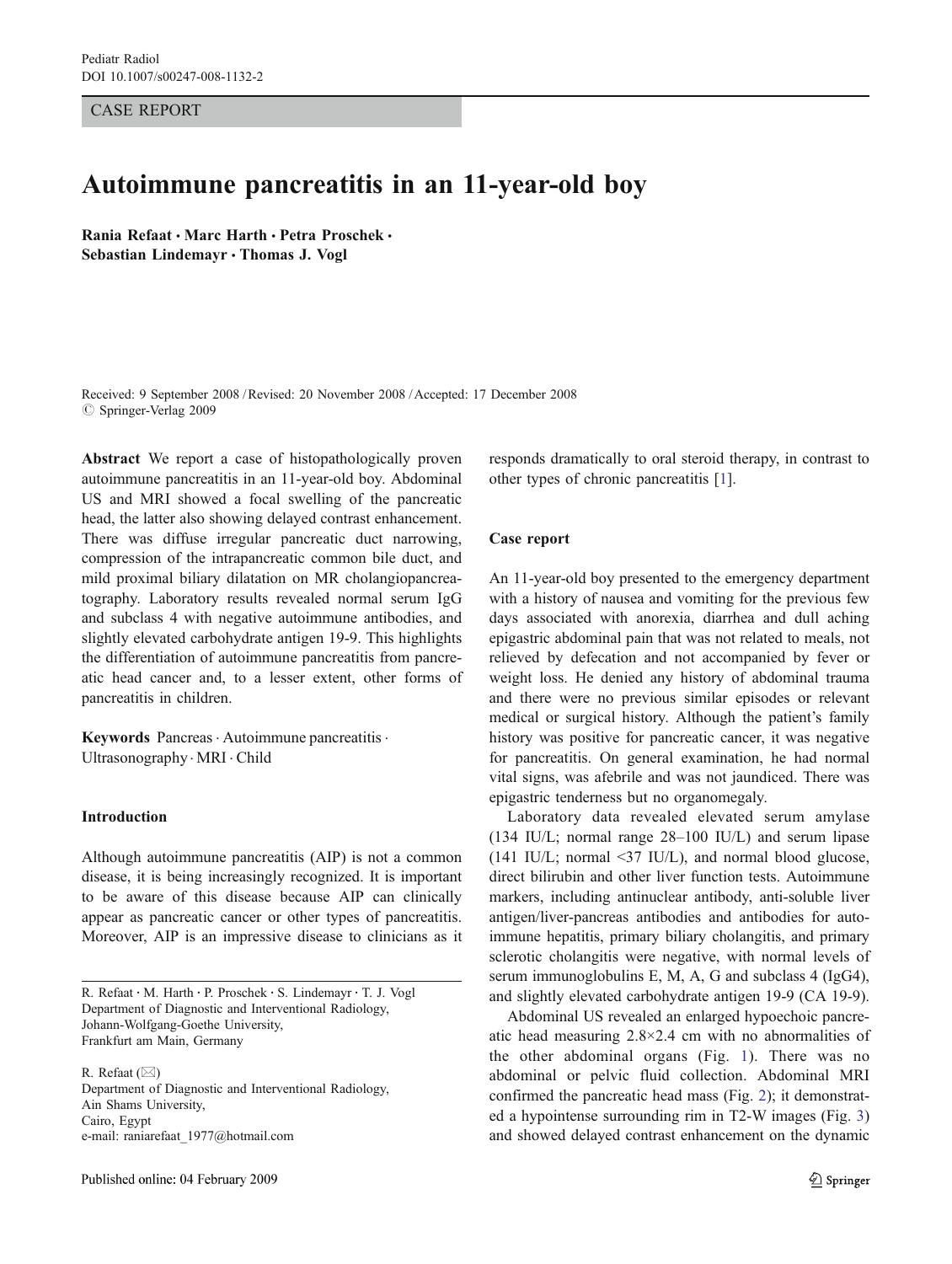<span id="page-1-0"></span>

Fig. 1 Transverse abdominal US image shows an enlarged hypoechoic pancreatic head measuring 2.8×2.4 cm (arrow)

images (Fig. [4](#page-2-0)). MR cholangiopancreatography (MRCP) showed diffuse irregular narrowing of the main pancreatic duct, disappearance of the right-angled branches, narrow intrapancreatic portion of the common bile duct and consequent mild dilatation of the intrahepatic biliary radicals (Fig. [5](#page-2-0)).

The imaging findings were suggestive of AIP [\[2](#page-3-0)], but pancreatic biopsy was necessary to differentiate AIP from pancreatic cancer as the management differs significantly. At diagnostic laparotomy, the pancreatic head mass was identified and multiple biopsies taken. Histology showed extensive pancreatic tissue destruction with marked fibrosis that was periductal in distribution. The pancreatic parenchyma was richly infiltrated with lymphocytes and multiple



Fig. 2 T2-W HASTE coronal MR image shows focal enlargement of the pancreatic head (arrow)

plasma cells. There was no evidence of malignancy. The appearances were characteristic of AIP [[3\]](#page-3-0).

### Discussion

It is difficult to estimate the true incidence of pancreatitis in childhood because most of the literature comprises case reports or small series of patients. Although pancreatitis is not seen as commonly in children as in adults, it is generally underdiagnosed and requires a high index of clinical suspicion. Childhood pancreatitis differs from pancreatitis in adults in its etiology [\[4\]](#page-3-0), usually being caused by blunt abdominal trauma, drugs, or viral infection. Chronic pancreatitis in children has been classified into two morphological forms: calcific and non-calcific varieties. Calcific chronic pancreatitis is usually due to juvenile tropical pancreatitis or hereditary pancreatitis, while non-calcific chronic pancreatitis is unusual and is generally due to congenital or acquired lesions of the pancreatic duct or trauma [[5\]](#page-3-0).

With mounting evidence suggesting an underlying autoimmune mechanism, the term AIP was originally introduced by Yoshida et al. [[6\]](#page-3-0). AIP likely accounts for a significant proportion of cases previously classified as idiopathic pancreatitis [\[7](#page-3-0)]. A set of diagnostic criteria has been proposed by the Japan Pancreas Society in an attempt to differentiate AIP from other forms of pancreatitis and pancreatic cancer. The criteria are based on a combination of the findings of imaging, laboratory testing, and histological analysis [[2\]](#page-3-0).

In our patient, the diagnosis of AIP was based on the MR and MRCP imaging findings and histological examination of the pancreas, although negative autoimmune antibodies and normal levels of immunoglobulins specially IgG and subclass 4 were obtained. These results are similar to those in the patients presented by Toomey et al. [[3\]](#page-3-0) who diagnosed AIP based on the abdominal US and CT imaging features of a solid mass in the pancreatic body despite normal serum IgG and elevated CA 19-9 levels. We agree with Finkelberg et al. [[2\]](#page-3-0) who state that diagnosis may be made in the absence of diagnostic laboratory findings. If histological findings of an autoimmune process are obtained, a diagnosis of AIP can be confirmed [\[2](#page-3-0)]. Serum IgG4 levels can distinguish between masses due to AIP and pancreatic cancer with levels corresponding with disease activity. Although a cut-off level of 135 mg/dl was 95% sensitive and 97% specific for distinguishing between AIP and pancreatic cancer [\[3](#page-3-0)], serum IgG4 was unhelpful in our study and in other cases [\[3](#page-3-0)].

In this patient with AIP, although there were some imaging similarities with those of pancreatic cancer, in the form of decreased T1 signal intensity and delayed enhancement after gadolinium administration, as well as obstruction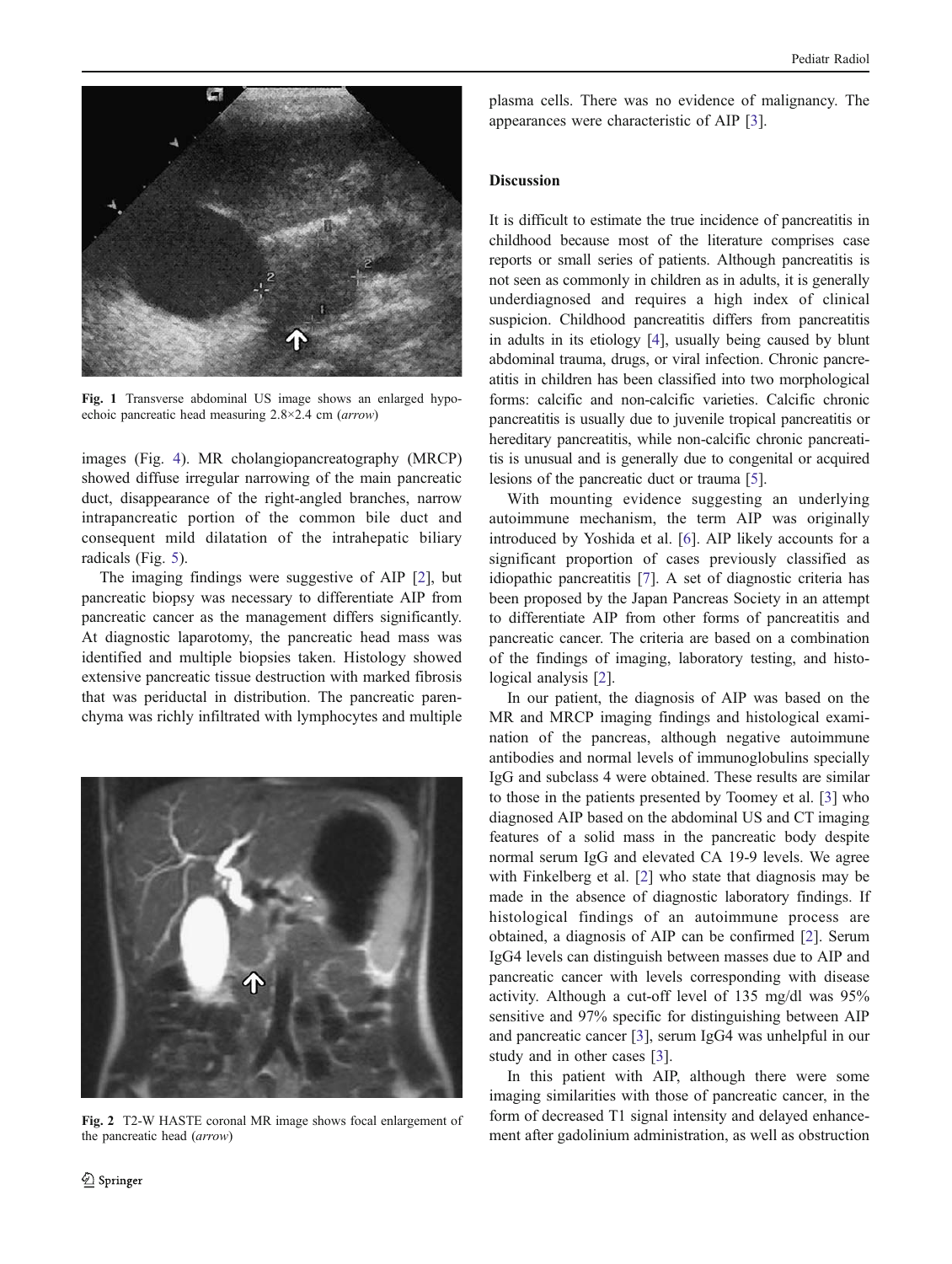<span id="page-2-0"></span>

Fig. 3 Zoomed T2-W MR images. Axial TSE image (a) and coronal HASTE image (b) show the distinct hypointense capsule-like rim that surrounds the pancreatic head (arrow)



Fig. 4 Dynamic contrast-enhanced axial T1-W MR images (a) 1 min, (b) 2 min, and (c) 3 min after contrast medium injection show delayed enhancement of the pancreatic head (arrow)

![](_page_2_Figure_5.jpeg)

Fig. 5 MRCP. MIP image (a) and 3-D volume-rendered image (b) show diffuse irregular narrowing of the main pancreatic duct (arrow), absence of the right-angled branches and a focal stricture in the distal portion of the common bile duct with mild dilatation of the intrahepatic biliary radicals